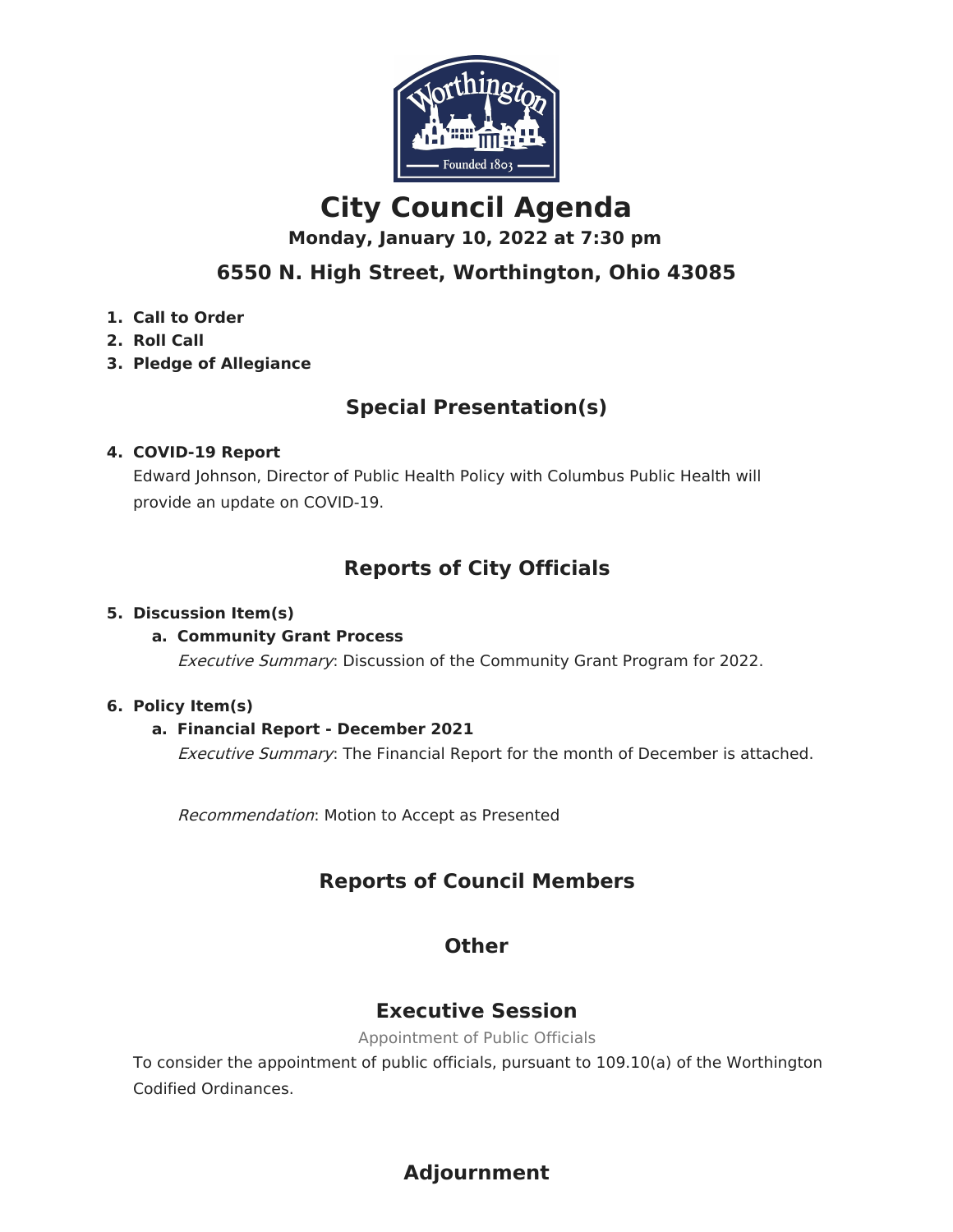#### **7. Motion to Adjourn**

Contact: D. Kay Thress, Clerk of Council (Kay.Thress@worthington.org (614) 436-3100) | Agenda published on 01/06/2022 at 2:03 PM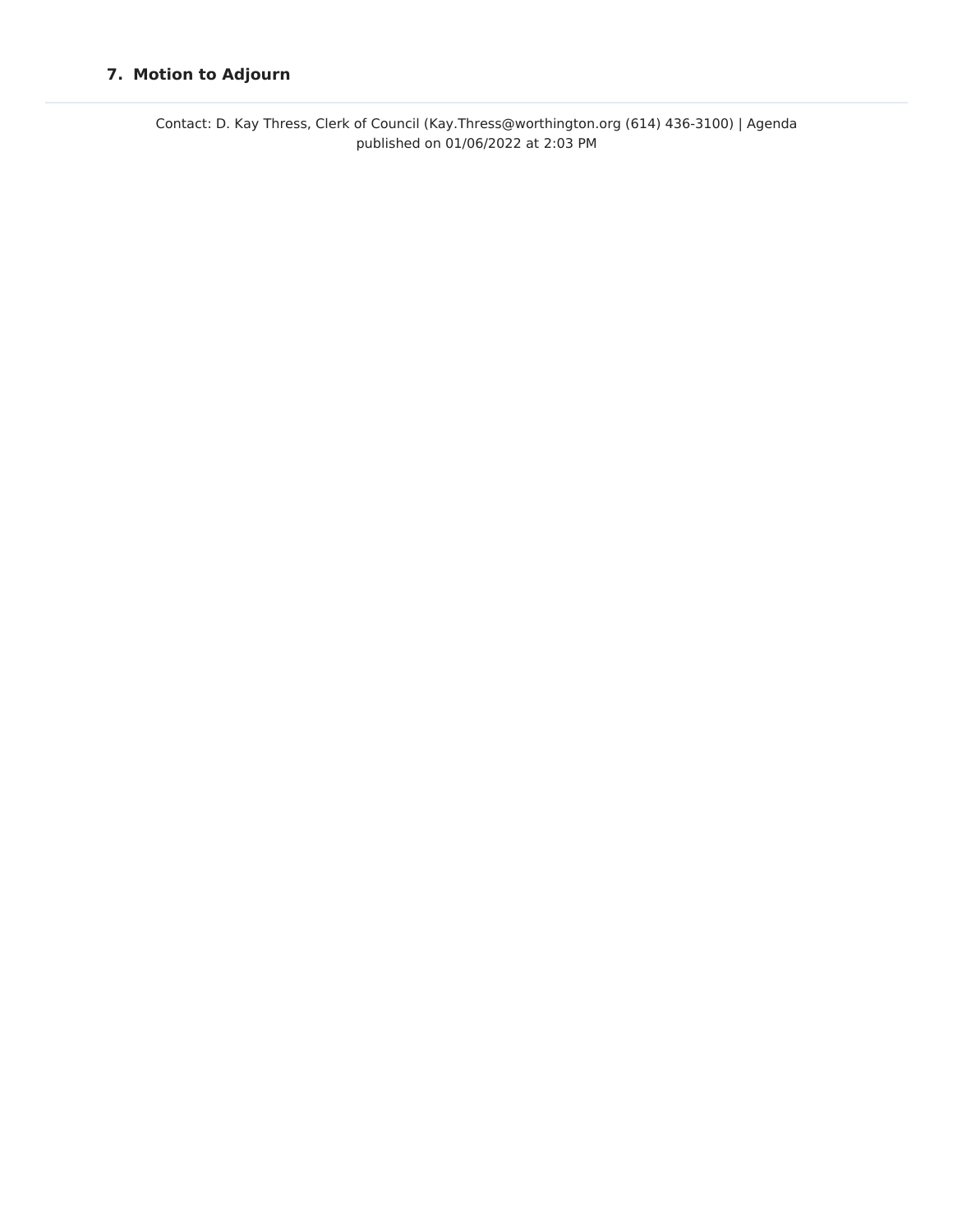

### **STAFF MEMORANDUM City Council Meeting – January 10, 2022**

Date: January 5, 2022

To: Matthew H. Greeson, City Manager

From: Robyn Stewart, Assistant City Manager

Subject: Community Grants for 2022

#### **EXECUTIVE SUMMARY**

Discussion of the Community Grant Program for 2022

#### **BACKGROUND/DESCRIPTION**

The City provides grants to a number of community nonprofit organizations. Larger dollar amount grants are provided to the McConnell Arts Center, the Worthington Partnership and the Worthington Historical Society. These three recipients submit their funding requests in the fall of each year for consideration during the development of the operating budget for the upcoming year. Smaller grants are awarded through the Community Grant Program. Funding for this program is determined during the development of the operating budget, however the specific award amounts for each organization are made in the first quarter after review of submitted grant applications. The 2021 Community Grant Program awarded grant funds to 12 organizations with award amounts ranging from \$250 to \$6,000.

Each year City Council reviews the program to determine whether to make changes. This agenda item is intended to provide time for City Council to discuss the grant program and determine whether to make changes for 2022. The 2021 grant materials are attached as a reference for how the program was organized this past year, which was essentially the same as in previous years. The grant priorities utilized over the past few years were:

1a. Basic human necessities such as provision of food and/or clothing for people in need.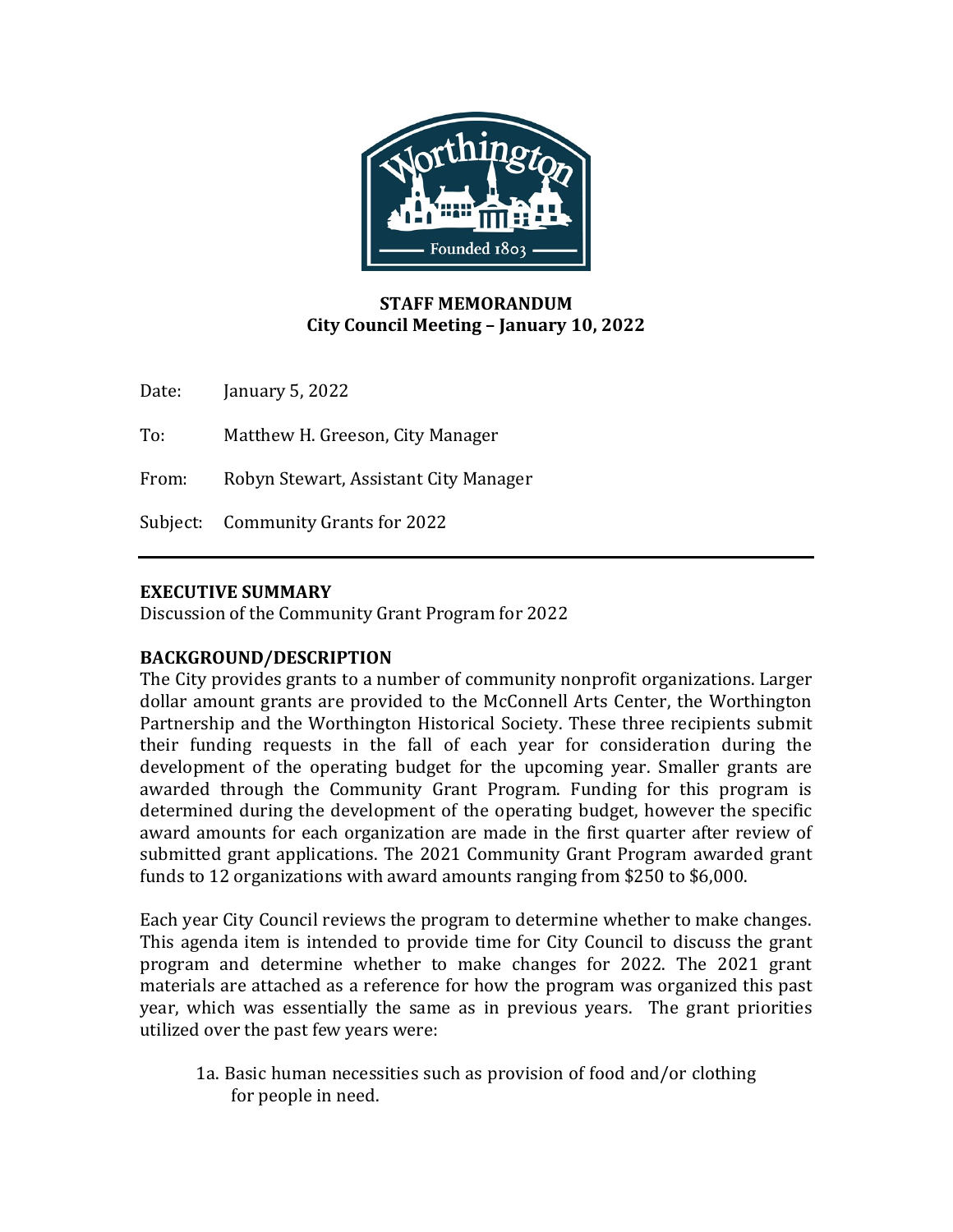- 1b. Mental health services and/or community counseling to assist people with mental or social health issues
- 2. Improvement of the Worthington community

Traditionally, City Council has utilized a grant review committee to make funding recommendations. This group consists of representatives of City Council, This group consists of representatives of City Council, Worthington Schools, the Griswold Center and the Community Relations Commission.

### **FINANCIAL IMPLICATIONS/FUNDING SOURCES** (if applicable)

The 2022 Operating Budget includes \$37,500 for this grant program.

#### **ATTACHMENT(S)**

2021 Community Grant Program materials Programs funded in 2021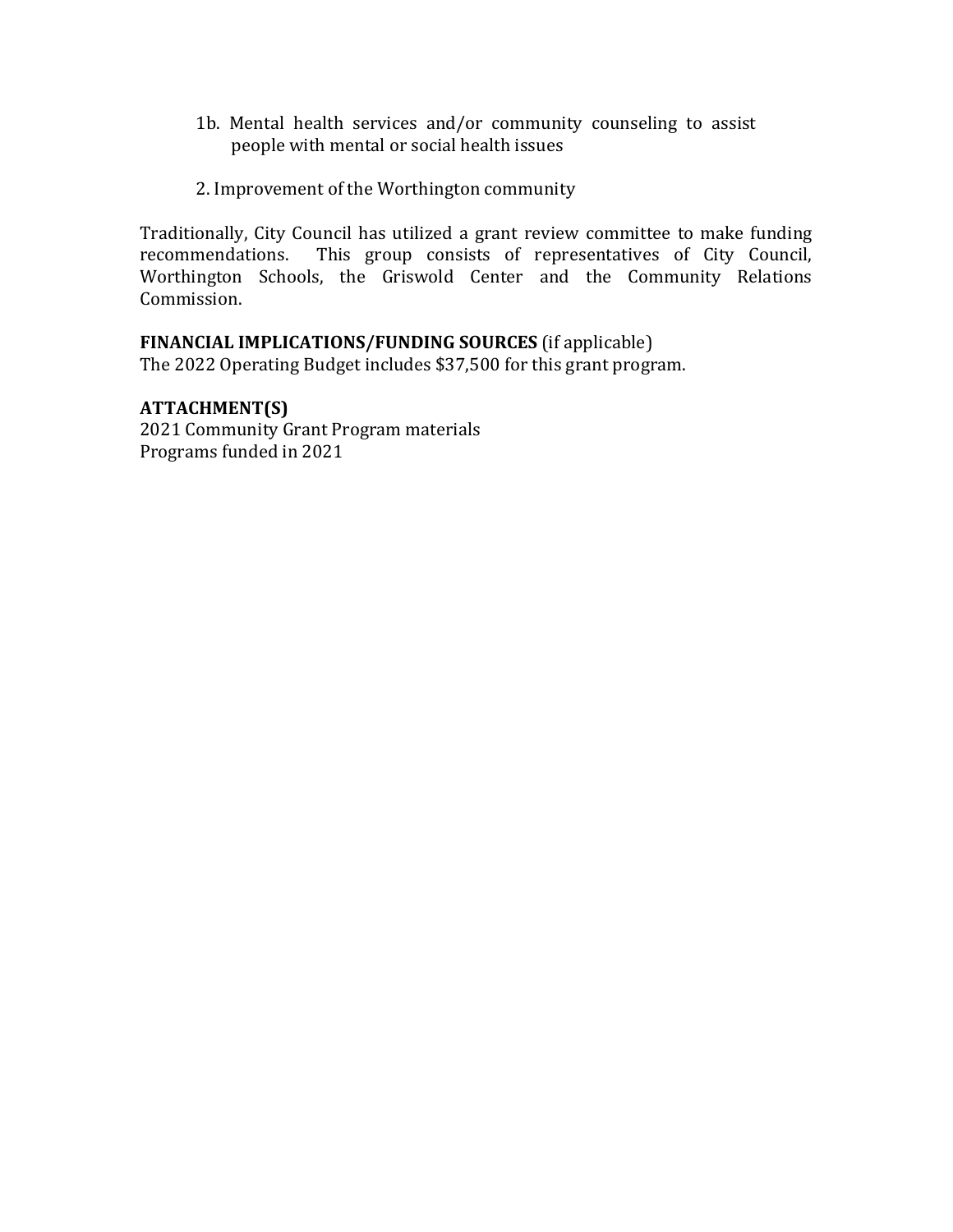

January 4, 2021

Applications are now available for the 2021 City of Worthington Community Grant Program. The purpose of the program is to assist non-profit organizations in the accomplishment of projects or programs in Worthington that provide wide community benefit. In 2021, \$37,500 is allocated for this program.

The grant application is available on the City of Worthington website at the following address: [www.worthington.org/grant.](http://www.worthington.org/grant) You may complete the online application form or contact Robyn Stewart at 614-786-7354 or [robyn.stewart@worthington.org](mailto:robyn.stewart@worthington.org) to obtain a Microsoft Word document. Hard copies of the application are also available from the City Clerk in the Louis J.R. Goorey Municipal Building at 6550 N. High Street, Worthington.

The timing of the application period and award of grants was changed for 2020 funding, however the City is returning to the more traditional timeline for 2021. **Applications must be received by the City Manager's office no later than 4:30 p.m. on Friday, February 12 in order to be considered for 2021 funding.** Applications received after this date/time will not be considered for funding. Submissions must be delivered utilizing the online form on the City's website or by mail, email or in person, to:

Community Grant Program City Clerk's Office City of Worthington 6550 N. High Street Worthington, Ohio 43085 [robyn.stewart@worthington.org](mailto:robyn.stewart@worthington.org)

### **Priorities for Grant Funds**

The City Council has approved continuation of the funding priorities established in the last few years. Proposals which address the priorities will receive preference in the order in which the priorities are listed. The distribution of funds across the priorities will be recommended by the review committee and approved by City Council.

- 1a. Basic human necessities such as provision of food and/or clothing for people in need.
- 1b. Mental health services and/or community counseling to assist people with mental or social health issues
- 2. Improvement of the Worthington community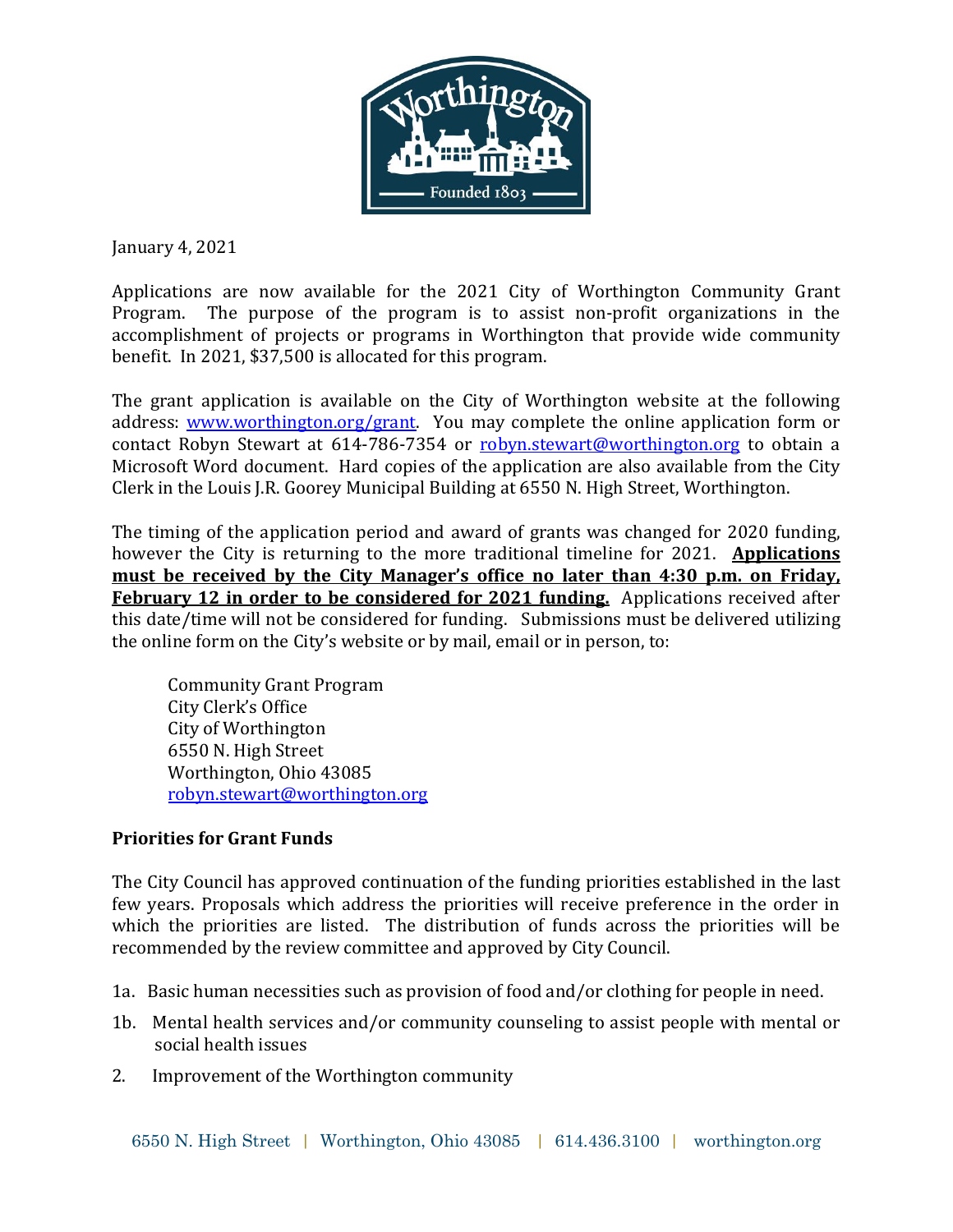#### **Program Guidelines**

Groups currently receiving funding from the City of Worthington must submit a new application to request funding for 2021. Funding in previous years does not guarantee funding in the future.

In order to be eligible for funding, applicants must be non-profit organizations and the organization must serve the City of Worthington community. Within the designated priorities, preference will be given first to organizations whose primary program/initiative serves the area contained within the city limits of Worthington and/or membership is comprised primarily of City of Worthington residents. Additional consideration will be given to those serving the Worthington School District area.

Applications for arts and/or cultural activities or programs should be directed to the McConnell Arts Center (MAC). Please contact the MAC to determine the options available and the application process to follow.

No match of the City's funds is required, however organizations will be evaluated on total percent of overall budget requested.

Applicants may be invited for formal appearance and evaluation to discuss the application. City Council will designate a committee to review the applications and make recommendations for funding. City Council will make the final determination regarding the applications to fund and applicants will be notified of the decision. Grant allocations are anticipated to be distributed in the first quarter of 2021.

Recipients are subject to an audit by the City of Worthington Finance Department regarding the use of the City's funds.

For additional information, please contact Robyn Stewart at 614-786-7354.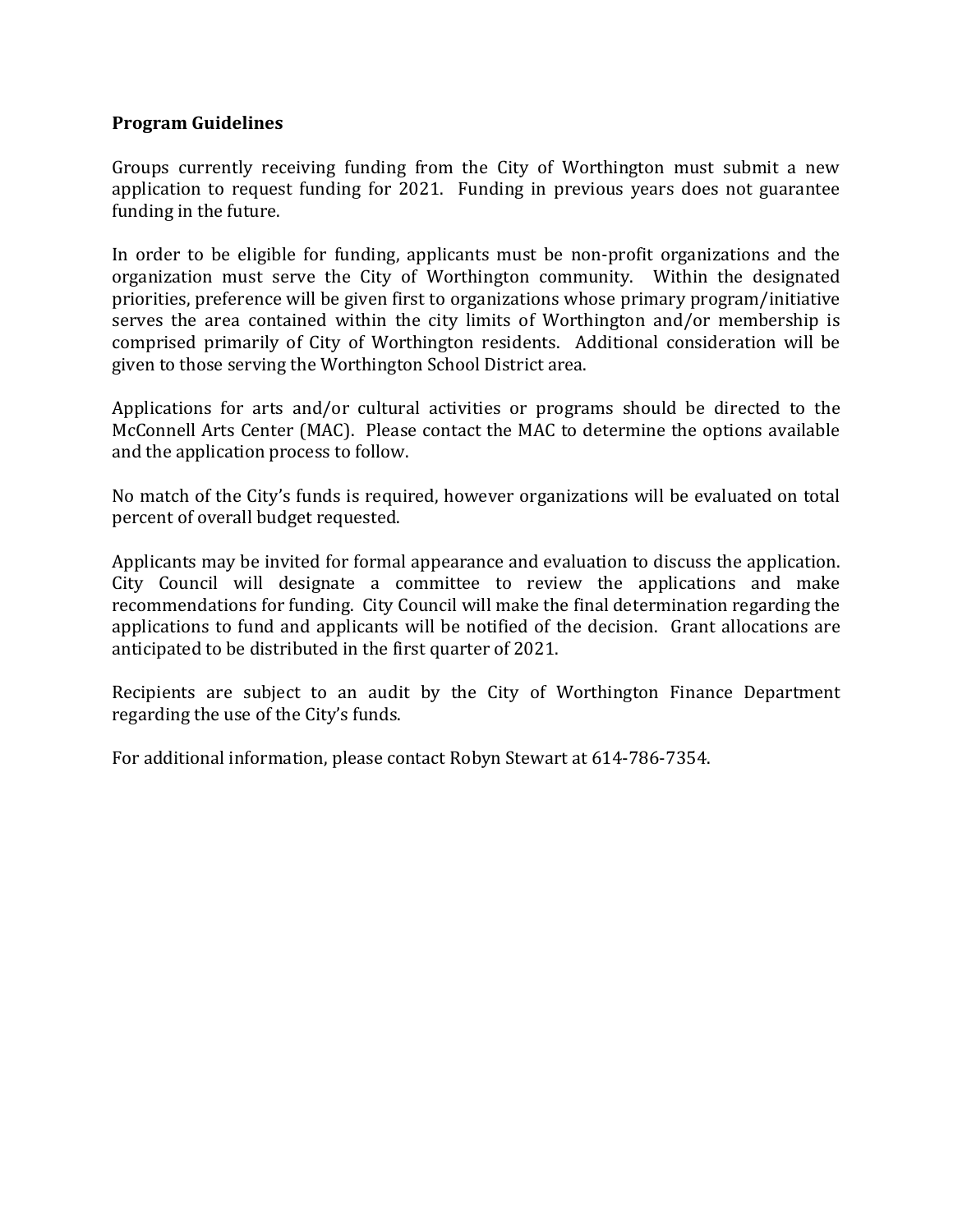

# APPLICATION - 2021 CITY OF WORTHINGTON COMMUNITY GRANT PROGRAM

**ORGANIZATION NAME:** 

**AMOUNT REQUESTED:**

**CONTACT NAME:**

**CONTACT ADDRESS:**

**CONTACT PHONE:**

**CONTACT EMAIL:**

**PURPOSE & ACTIVITIES OF THE ORGANIZATION:** 

**AMOUNT REQUESTED IN CALENDAR YEAR 2021:**

**How will the grant funds be used?**

**(Please attached a budget for the program/project and clearly indicate the portion of the budget that is City funded.)**

**Are you proposing a multi-year program or project? If so, clearly explain the multiyear nature and how it relates to your funding request.** 

**How will your program/project address the City's priorities:**

- **1a. Basic human necessities**
- **1b. Mental health services and/or community counseling**
- **2. Improvement of the Worthington community**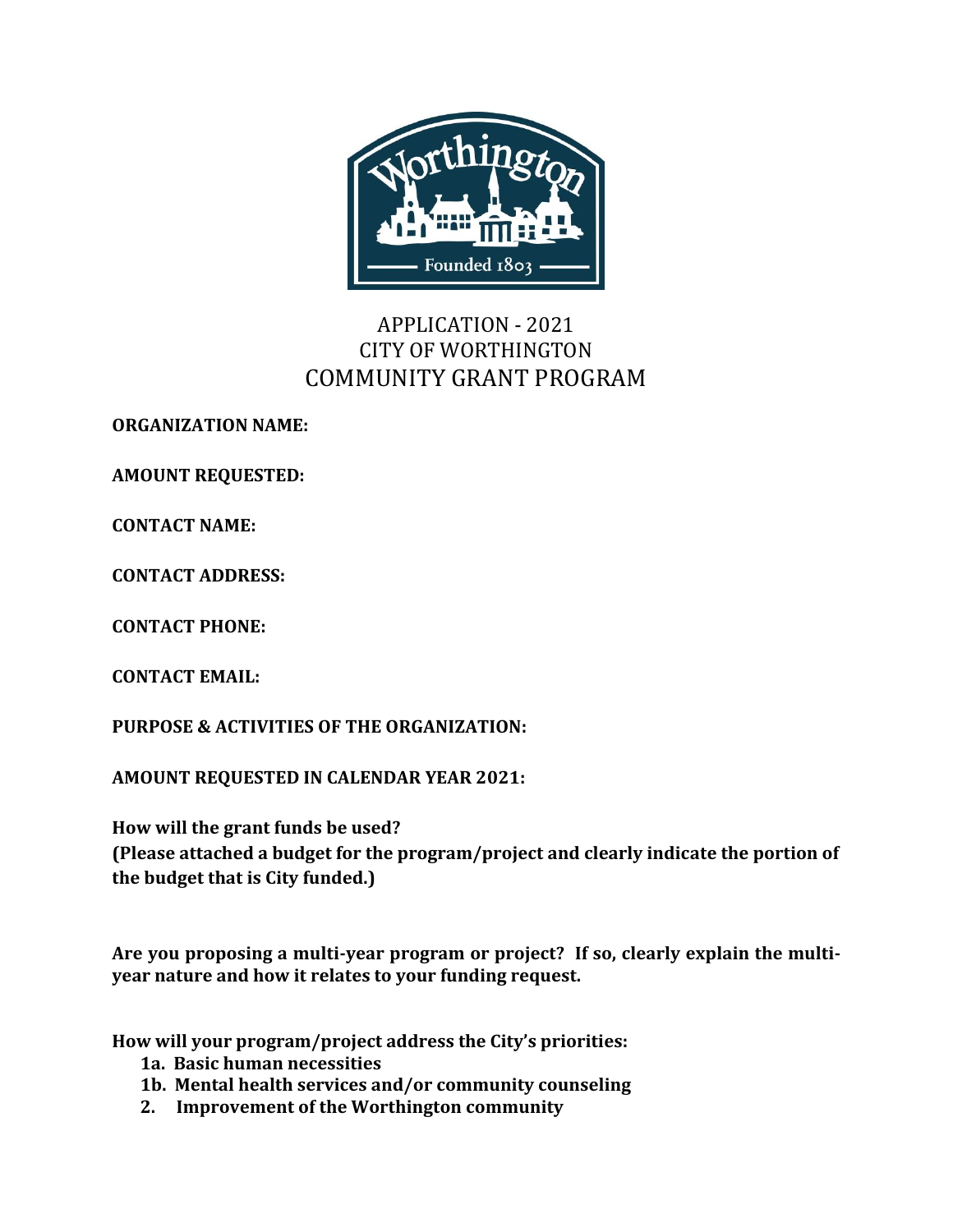**What is the desired impact? How will you determine impact?**

**Please describe the people to benefit from the program or project. Include the percentage of them that are residents of the City of Worthington and the percentage that are residents of the Worthington School District.**

**Are you a membership-based organization? If so, note the percentage of your membership that are residents of the City of Worthington and also the percentage that are residents of the Worthington School District.**

**Have you received funding from the City of Worthington in the past? If so, please note when and for what purpose(s).**

**Please attach the following documents.**

- **1. Budget for the proposed program or project, clearly indicating the portion that is City funded**
- **2. Documentation of Non-Profit status**
- **3. Most recent financials, including most recent IRS filing, audit and/or financial review by a CPA if available.** (Note: Organizations that have applied within the past three years and whose financial reports are essentially the same since the last submittal do not need to submit new financials.)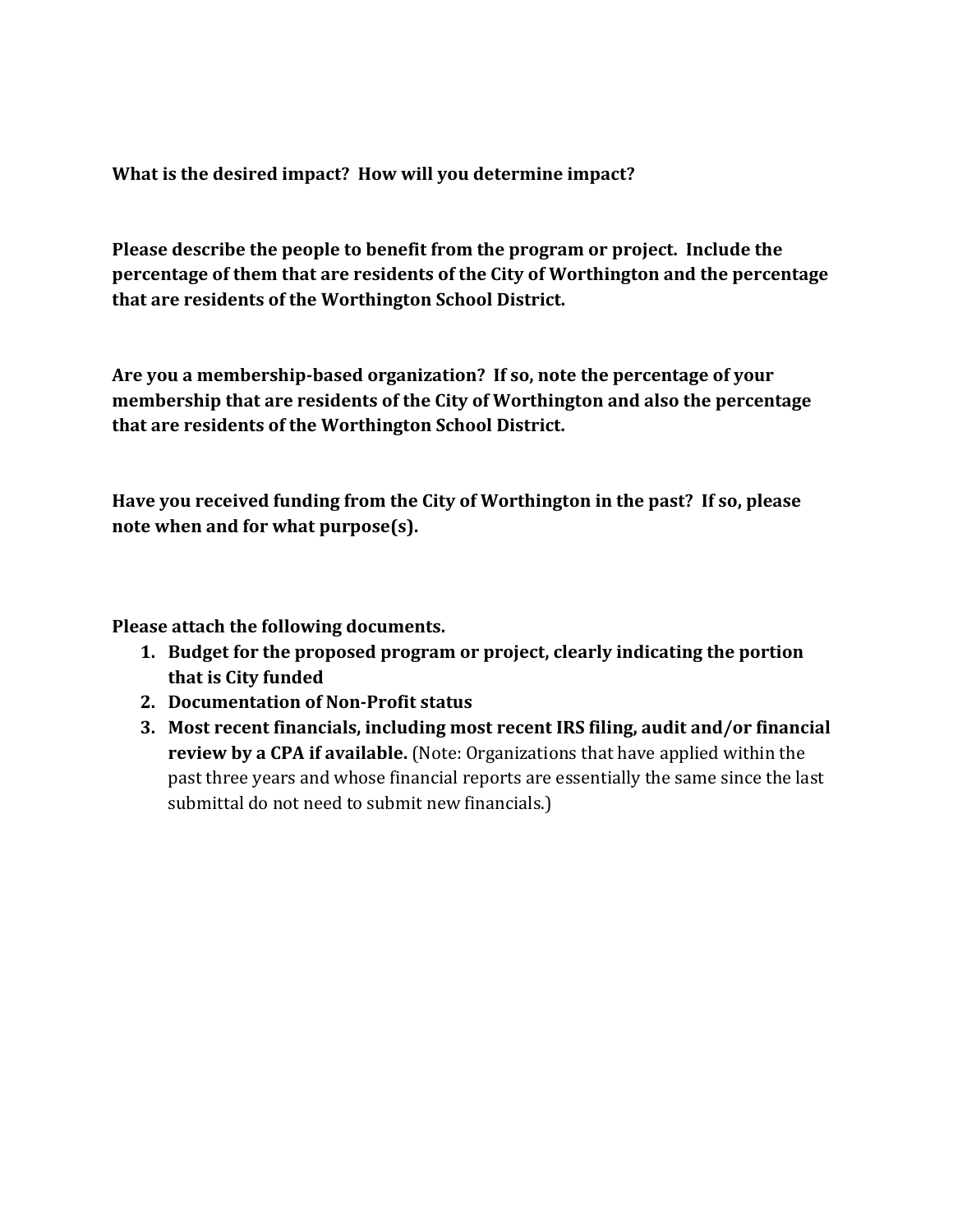

# SCORING MATRIX - 2021 COMMUNITY GRANT PROGRAM

| Excellent, Outstanding<br>or Very Good                                                                                                                                              | Good, Strong or<br>Adequate                                                                                                                                                                      | Poor, Weak or<br>Inadequate                                                                                                                                                   |
|-------------------------------------------------------------------------------------------------------------------------------------------------------------------------------------|--------------------------------------------------------------------------------------------------------------------------------------------------------------------------------------------------|-------------------------------------------------------------------------------------------------------------------------------------------------------------------------------|
| <b>Need for Initiative:</b><br>A.<br>• Strong evidence of<br>community support<br>• Goals are clearly<br>stated<br>• Very evident how this<br>request will enhance<br>the community | <b>Need for Initiative:</b><br>A.<br>• Some evidence of<br>community support.<br>• Goals are adequately<br>stated.<br>• Some evidence of<br>how this project will<br>enhance the<br>community.   | A. Need for Initiative:<br>• Little evidence of<br>community support.<br>• Goals poorly stated.<br>• Little evidence of how<br>this request will<br>enhance the<br>community. |
| <b>Population Served:</b><br>В.<br>• Population primarily<br>residents of City of<br>Worthington<br>Serves broad based<br>population in the City<br>of Worthington                  | <b>B. Population Served:</b><br>Population primarily<br>$\bullet$<br>residents of<br>Worthington School<br>District<br>Serves broad based<br>population in the<br>Worthington School<br>District | <b>B. Population Served:</b><br>• Population primarily<br>outside of the<br>Worthington School<br>District<br>• Serves a very limited<br>sector of the<br>population.         |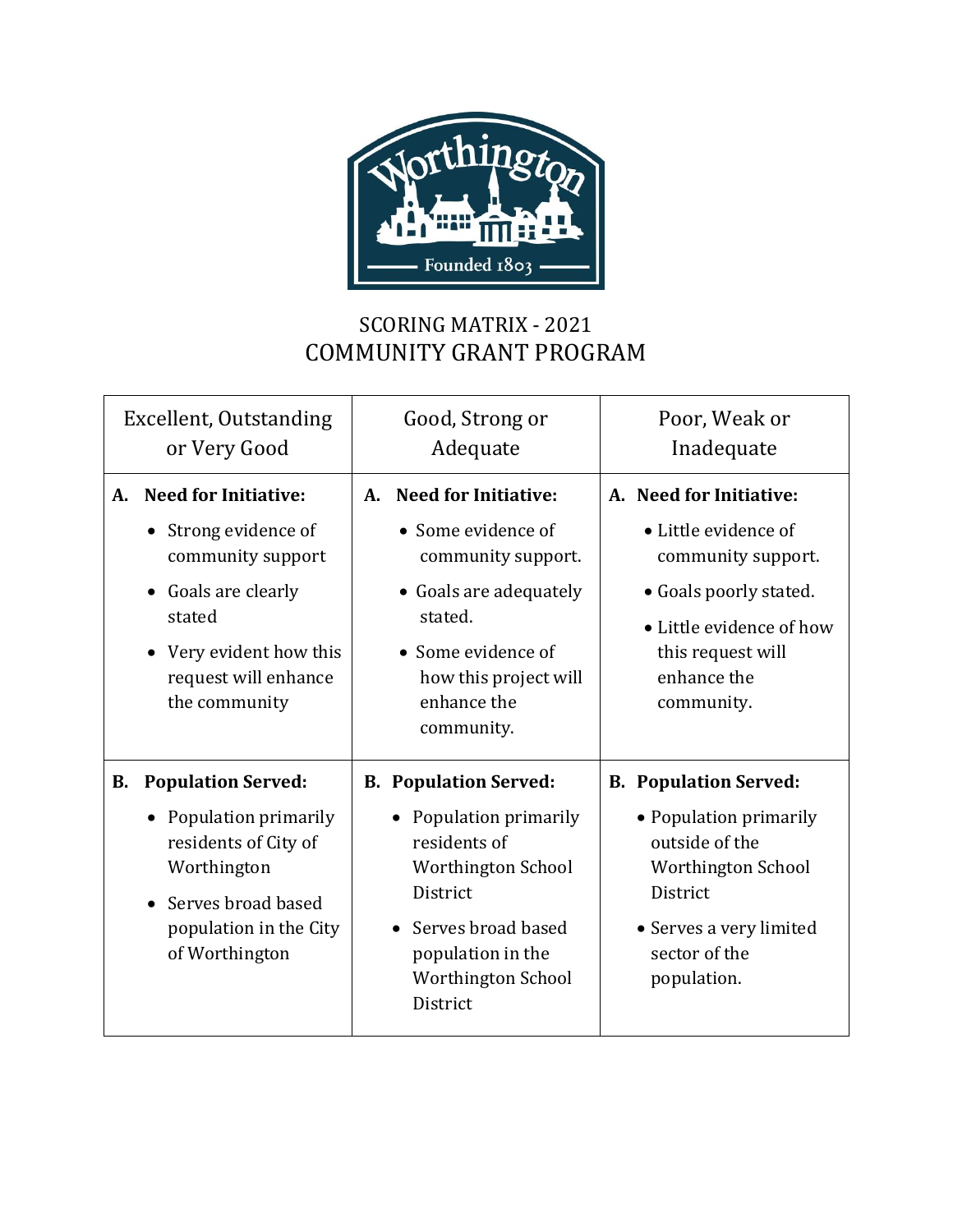| C. Location of<br>Organization:<br>Based in City of<br>Worthington                                                                                                                                                                                                           | C. Location of<br>Organization:<br>Based in Worthington<br><b>School District</b>                                                                                                                                                                                 | C. Location of<br>Organization:<br>Based outside Worth.<br><b>School District</b>                                                                                                                                                                        |
|------------------------------------------------------------------------------------------------------------------------------------------------------------------------------------------------------------------------------------------------------------------------------|-------------------------------------------------------------------------------------------------------------------------------------------------------------------------------------------------------------------------------------------------------------------|----------------------------------------------------------------------------------------------------------------------------------------------------------------------------------------------------------------------------------------------------------|
| <b>Impact Indicators:</b><br>D.<br>• Desired impact is<br>clearly stated.<br>Impact measures are<br>clearly stated.<br>A method to evaluate<br>the results of the<br>initiative is clearly<br>stated.                                                                        | D. Impact Indicators:<br>Desired impact is<br>adequately stated.<br>Impact measures are<br>adequately stated.<br>A method to evaluate<br>the results of the<br>initiative is<br>adequately stated.                                                                | D. Impact indicators:<br>• Desired impact is<br>poorly stated.<br>• Impact measures are<br>poorly stated.<br>• There is no method to<br>evaluate the results of<br>the initiative.                                                                       |
| <b>Budget:</b><br>Е.<br>Initiative is highly<br>$\bullet$<br>leveraged with<br>matching funds<br>greater than 50%.<br>Other resources and<br>partners are<br>committed to the<br>initiative.<br>Complete<br>organizational and<br>initiative budget<br>information provided. | E. Budget:<br>Initiative is<br>moderately leveraged<br>with matching funds<br>less than 50%.<br>Some resources and<br>partners identified for<br>the initiative.<br>Partially completed<br>organizational and<br>initiative budget<br>information is<br>provided. | E. Budget:<br>• Initiative is not<br>leveraged with<br>matching fund.<br>• Very limited/no<br>resources and<br>partners have been<br>identified for the<br>project.<br>• Unsatisfactory<br>organizational and<br>project budget<br>information provided. |
| F. Financial Need:<br>Strong evidence<br>$\bullet$<br>project cannot<br>continue or take place<br>without the grant.                                                                                                                                                         | <b>F. Financial Need:</b><br>Some evidence<br>project cannot<br>continue or would be<br>difficult to take place<br>without the grant.                                                                                                                             | <b>Financial Need:</b><br>F.<br>Grant funding has<br>little to no impact on<br>the initiative.                                                                                                                                                           |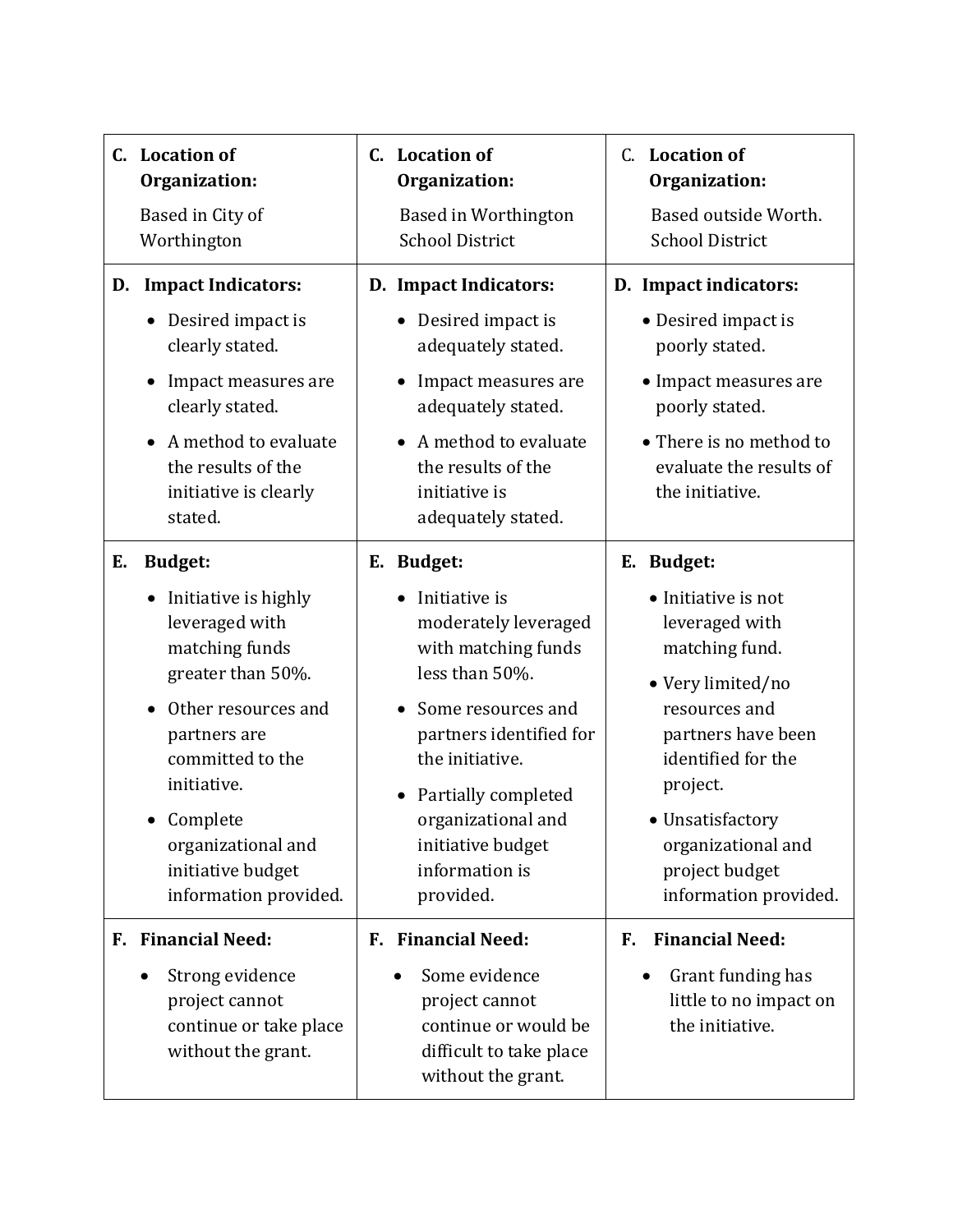| Name                               | 2021 Approved 2021 Amount<br><b>Grant Amount</b> | Requested | <b>Grant Purpose</b>                                                                                                                                                                                                                                                                                                                                                                                                                                                                                                                                                                                                    | Percent of<br><b>Total Budget</b> | Intended<br>Audience                                                                                      | Impact                                                                                                                                                                                                                                                                                          | Area of<br>Population<br>Served                | Membership of<br>Organization | <b>Impact Measures</b>                                                                                                                                                                                                                         |
|------------------------------------|--------------------------------------------------|-----------|-------------------------------------------------------------------------------------------------------------------------------------------------------------------------------------------------------------------------------------------------------------------------------------------------------------------------------------------------------------------------------------------------------------------------------------------------------------------------------------------------------------------------------------------------------------------------------------------------------------------------|-----------------------------------|-----------------------------------------------------------------------------------------------------------|-------------------------------------------------------------------------------------------------------------------------------------------------------------------------------------------------------------------------------------------------------------------------------------------------|------------------------------------------------|-------------------------------|------------------------------------------------------------------------------------------------------------------------------------------------------------------------------------------------------------------------------------------------|
| <b>Family Mentor</b><br>Foundation | \$5,000                                          | \$5,000   | Direct program costs (food, supplies and 8% of program Pre-school,<br>staff) for Buddy Bags, providing food for<br>416 students at 16 schools in<br>Worthington schools for every weekend<br>during the school year.                                                                                                                                                                                                                                                                                                                                                                                                    | budget                            | elementary and<br>middle school<br>students in the<br>Worthington<br><b>School District</b>               | Reduce food insecurity<br>among school aged children,<br>thus providing increased<br>opportunity to succeed and<br>thrive in school. Research<br>shows when nutritional<br>needs are met, the child is<br>more attentive in class, has<br>better attendance and fewer<br>disciplinary problems. | Worthington<br><b>School District</b>          | N/A                           | Number of students served.<br>the amount of food distributed,<br>decrease in hunger, decrease in<br>truancy/tardiness, decrease in<br>disciplinary infractions,<br>increase in class participation<br>and increase in academic<br>performance. |
| Jewish Family<br>Services          | \$1,857                                          | \$5,000   | Workforce services with wrap-around<br>supports, with a particular focus on low<br>and moderate income individuals. Wrap<br>around supports help address challenges<br>associated with stable housing, food<br>security, transportation, child and elder<br>care and mental and physical health.<br>Services include job search strategy, skill<br>development, individualized plans for<br>each client, stabilization, workforce<br>services and retention support through<br>1:1 meetings, access to virtual services<br>online platform. Assistance with<br>acquiring low-cost internet and<br>technology as needed. |                                   | Central Ohio job<br>seekers. 130<br>people enrolled<br>in services from<br>Worthington<br>area zip codes. | Meet increasing and<br>emerging needs of Central<br>Ohio's job seekers to help<br>address the cascade of<br>needs experienced by<br>families struggling with<br>poverty.                                                                                                                        | Central Ohio,<br>including<br>Worthington area |                               | Track and report the number of<br>people served from<br>Worthington zip codes, jobs<br>attained and wages earned;<br>number of job seekers served,<br>economic stability with new<br>employment and retention in<br>position over 90 days.     |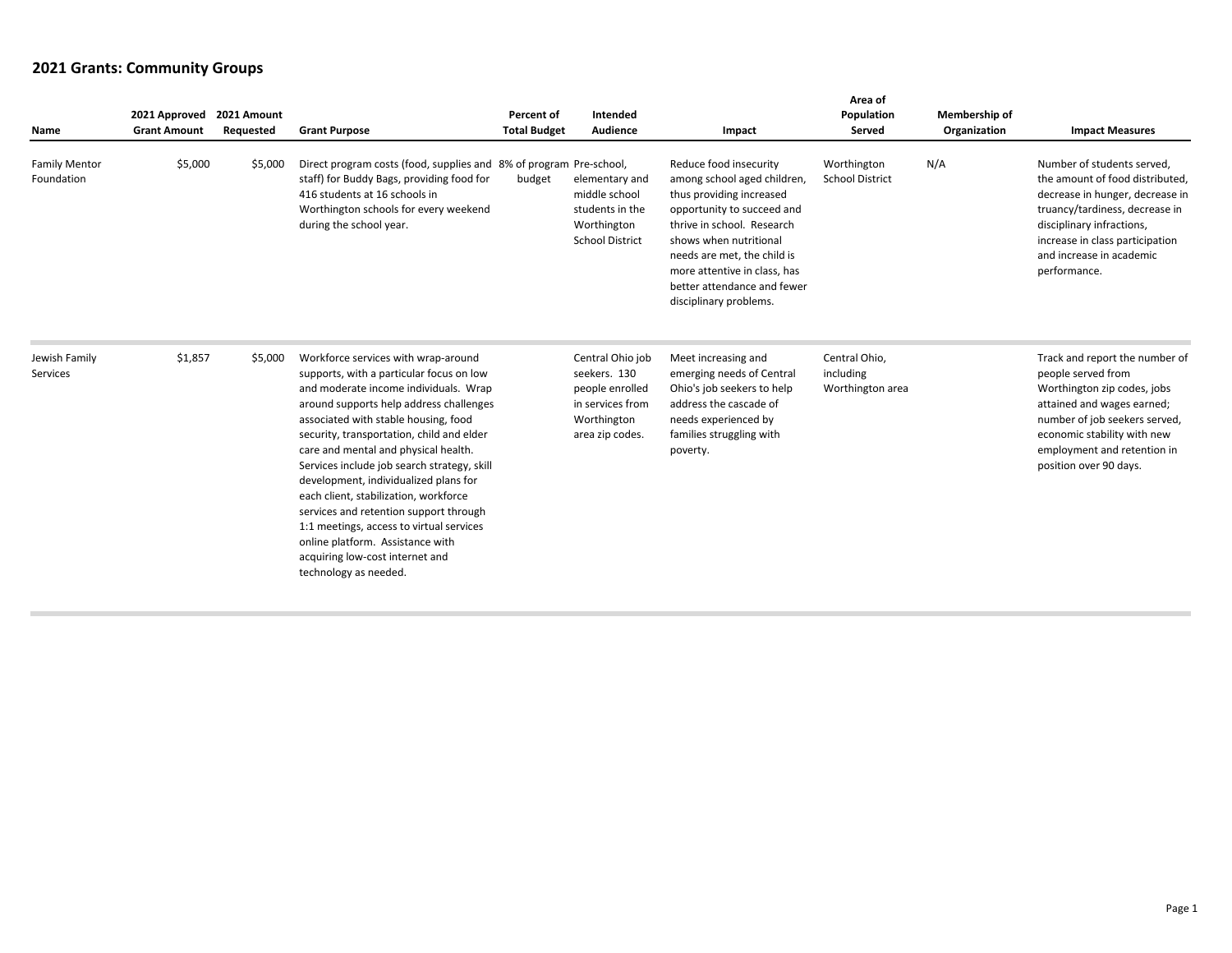| Name                                        | 2021 Approved 2021 Amount<br><b>Grant Amount</b> | Requested | <b>Grant Purpose</b>                                                                                                                                                                                                                                                                                                                                                                                                                                                                                                                                                                                                                                                                                          | Percent of<br><b>Total Budget</b>                  | Intended<br><b>Audience</b>                                                                                                                                                                                                                                                                                       | Impact                                                                                                                                                                          | Area of<br>Population<br>Served                                                                                                                                                                                            | Membership of<br>Organization | <b>Impact Measures</b>                                                                                                                                                                                                                  |
|---------------------------------------------|--------------------------------------------------|-----------|---------------------------------------------------------------------------------------------------------------------------------------------------------------------------------------------------------------------------------------------------------------------------------------------------------------------------------------------------------------------------------------------------------------------------------------------------------------------------------------------------------------------------------------------------------------------------------------------------------------------------------------------------------------------------------------------------------------|----------------------------------------------------|-------------------------------------------------------------------------------------------------------------------------------------------------------------------------------------------------------------------------------------------------------------------------------------------------------------------|---------------------------------------------------------------------------------------------------------------------------------------------------------------------------------|----------------------------------------------------------------------------------------------------------------------------------------------------------------------------------------------------------------------------|-------------------------------|-----------------------------------------------------------------------------------------------------------------------------------------------------------------------------------------------------------------------------------------|
| LifeCare Alliance                           | \$5,000                                          | \$6,000   | Provision of nourishing food and<br>socialization to homebound older adults<br>and individuals living with a medical<br>challenge and/or disability 365 days a<br>year through the Meals on Wheels<br>program for residents in the City of<br>Worthington. Allows for the<br>continuation of service to all qualified<br>clients during a time of program<br>expansion and increasing need. During<br>COVID, the program has enabled seniors<br>to receive food in their homes when<br>they have not felt comfortable going to<br>the grocery store or congregate dining<br>has become unavailable and helped<br>provide a social connection in a time<br>when very few were venturing out of<br>their homes. | 0.09% of<br>Organization<br>budget                 | Residents of the<br>City of<br>Worthington<br>who are typically<br>low-income,<br>under or<br>uninsured older<br>adults who face<br>financial.<br>physical,<br>mobility,<br>cognitive and/or<br>support system<br>barriers to<br>accessing<br>appropriate<br>health and<br>nutrition<br>services<br>independently | Keep clients safe and<br>independent in the comfort<br>of their own home via Meals-<br>on-Wheels and Congregate<br>Dining Center programs.                                      | Residents of the<br>City of<br>Worthington<br>and/or the<br>Worthington<br><b>School District</b><br>(Organization<br>serves broader<br>area, but grant<br>funds would be<br>used for City of<br>Worthington<br>residents) | N/A                           | Client improvement in health,<br>wellness and nutritional status;<br>improvement in Activities of<br>Daily Living (ADLs) and<br>Instrumental Activities of Daily<br>Living (IADLs)                                                      |
| National Church<br>Residences<br>Foundation | \$3,393                                          | \$3,393   | Funds will be utilized to provide<br>homemaker services for the seniors at<br>Stafford Village to assist with needs at<br>their homes, help with items related to<br>building renovations, provide social<br>connection and support to address<br>feelings of isolation and behavioral and<br>mental health needs.                                                                                                                                                                                                                                                                                                                                                                                            | 100% of<br>projected<br>April-<br>December<br>2021 | Residents of<br>Stafford Village -<br>program costs average monthly<br>income is<br>between \$750<br>and \$1,200                                                                                                                                                                                                  | Residents are able to live<br>independently and<br>healthfully in their homes<br>and remain physically,<br>mentally and emotionally<br>supported.                               | <b>Stafford Village</b><br>within the City of<br>Worthington                                                                                                                                                               | N/A                           | Care Guide, an electronic<br>decision-making and<br>documentation tool for service<br>coordination, will provide<br>summaries of the data<br>collected for each client<br>including chronic condition<br>symptoms and lifestyle choices |
| Neighborhood<br><b>Bridges</b>              | \$2,000                                          | \$2,000   | Supplies for masks made by the<br>Worthington Mask Makers, or if no<br>longer needed in the fall, supplies for the<br>personal care pantries in each middle<br>and high school for students in need of<br>personal hygiene items.<br>Tools to be utilized by mental health<br>specialists throughout the School District<br>that can be used by students to help<br>with self-regulation.                                                                                                                                                                                                                                                                                                                     |                                                    | Students within<br>Worthington<br>Schools that are<br>economically<br>disadvantaged<br>or have<br>challenges with<br>self regulation                                                                                                                                                                              | Help students from<br>economically disadvantaged<br>families have the items they<br>need to attend school with<br>self confidence and pride<br>and improve student<br>behavior. | Worthington<br><b>Schools District</b>                                                                                                                                                                                     | N/A                           | Number of masks or personal<br>hygiene items distributed;<br>improved student behavior via<br>anecdotal reports from school<br>staff members.                                                                                           |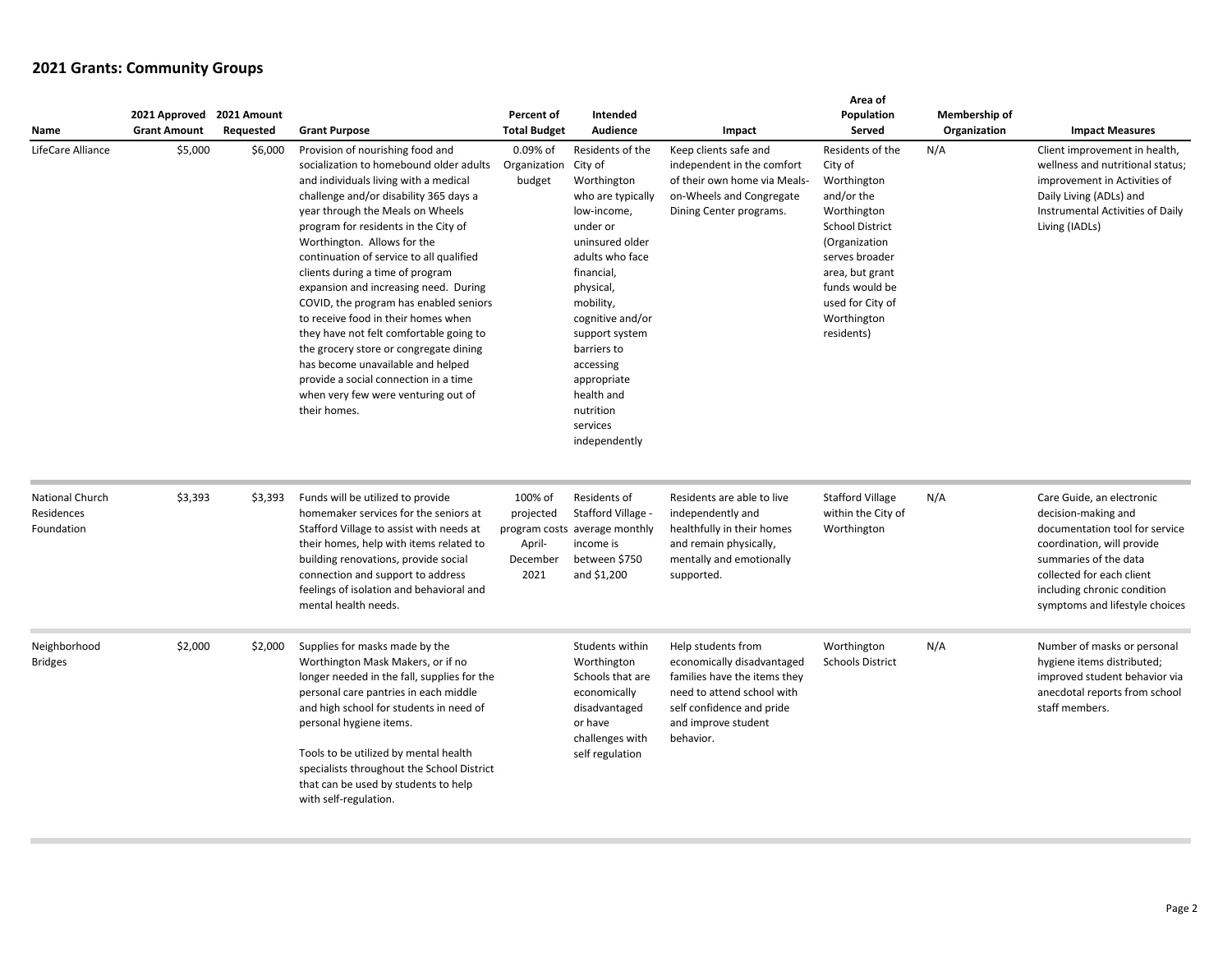| Name                                        | 2021 Approved<br><b>Grant Amount</b> | 2021 Amount<br>Requested | <b>Grant Purpose</b>                                                                                                                                                                                                                                                                                                                                                                                                                                                                                                                                                                                                                                                                                                                                                                              | Percent of<br><b>Total Budget</b>           | Intended<br>Audience                                                                      | Impact                                                                                                                                                                                                                                      | Area of<br>Population<br>Served                           | Membership of<br>Organization                                                                                      | <b>Impact Measures</b>                                                                            |
|---------------------------------------------|--------------------------------------|--------------------------|---------------------------------------------------------------------------------------------------------------------------------------------------------------------------------------------------------------------------------------------------------------------------------------------------------------------------------------------------------------------------------------------------------------------------------------------------------------------------------------------------------------------------------------------------------------------------------------------------------------------------------------------------------------------------------------------------------------------------------------------------------------------------------------------------|---------------------------------------------|-------------------------------------------------------------------------------------------|---------------------------------------------------------------------------------------------------------------------------------------------------------------------------------------------------------------------------------------------|-----------------------------------------------------------|--------------------------------------------------------------------------------------------------------------------|---------------------------------------------------------------------------------------------------|
| North Community<br><b>Counseling Center</b> | \$6,000                              | \$10,000                 | Outpatient behavioral health services<br>(mental health and alcohol and drug)<br>and crisis services to Worthington<br>residents. Community outreach,<br>education and linkage to services in<br>collaboration with the Worthington<br>Resource Pantry and the Education and<br>Healthy Advocacy Committee.<br>Community mental health talks,<br>trainings and educational groups<br>through the Old Worthington Library,<br>Worthington Police, Drug Safe<br>Worthington and Worthington School<br>District. Student Assistance Programs in<br>Worthington schools to aid in early<br>identification of problems; provision of<br>prevention services for alcohol and<br>drugs, bullying and suicide prevention;<br>and response to students with<br>psychological and/or emotional<br>problems. | $0.11\%$ of<br>organization<br>budget       | Students and<br>residents in the<br>City of<br>Worthington and<br>Worthington<br>Schools  | Assist consumers in<br>achieving their maximum<br>potential, decrease<br>psychological stress,<br>increase level of functioning<br>and accomplish individuals<br>goals. Reduce and eliminate<br>the occurrence of<br>preventable behaviors. | Worthington<br>School District/<br>City of<br>Worthington | N/A                                                                                                                | Designated program outcome<br>measures                                                            |
| Partners for<br>Community &<br>Character    | \$500                                | \$1,250                  | Funds to bolster three programs: (a) the<br>creation of character videos for the<br>Circle of Grandparents in which<br>volunteers adopt Worthington<br>elementary classes and creatively<br>present character qualities, (b) portable<br>microphone and speaker systems for<br>Character in Action in which high school<br>students provide performances for<br>elementary students, and (c) Character<br>signs on the Village Green to remind the<br>public of the character qualities of the<br>month.                                                                                                                                                                                                                                                                                          | 20% of<br>organization community;<br>budget | Worthington<br>students in<br>Worthington<br>Schools; senior<br>citizens who<br>volunteer | Foster a courageous<br>community that inspires,<br>exhibits and practices good<br>character.                                                                                                                                                | Worthington<br>School District/<br>City of<br>Worthington | 60% residents of<br>the City<br>Worthington;<br>40% residents of<br>the expanded<br>Worthington School<br>District | Increased number of<br>volunteers; feedback from<br>students, teachers, residents<br>and visitors |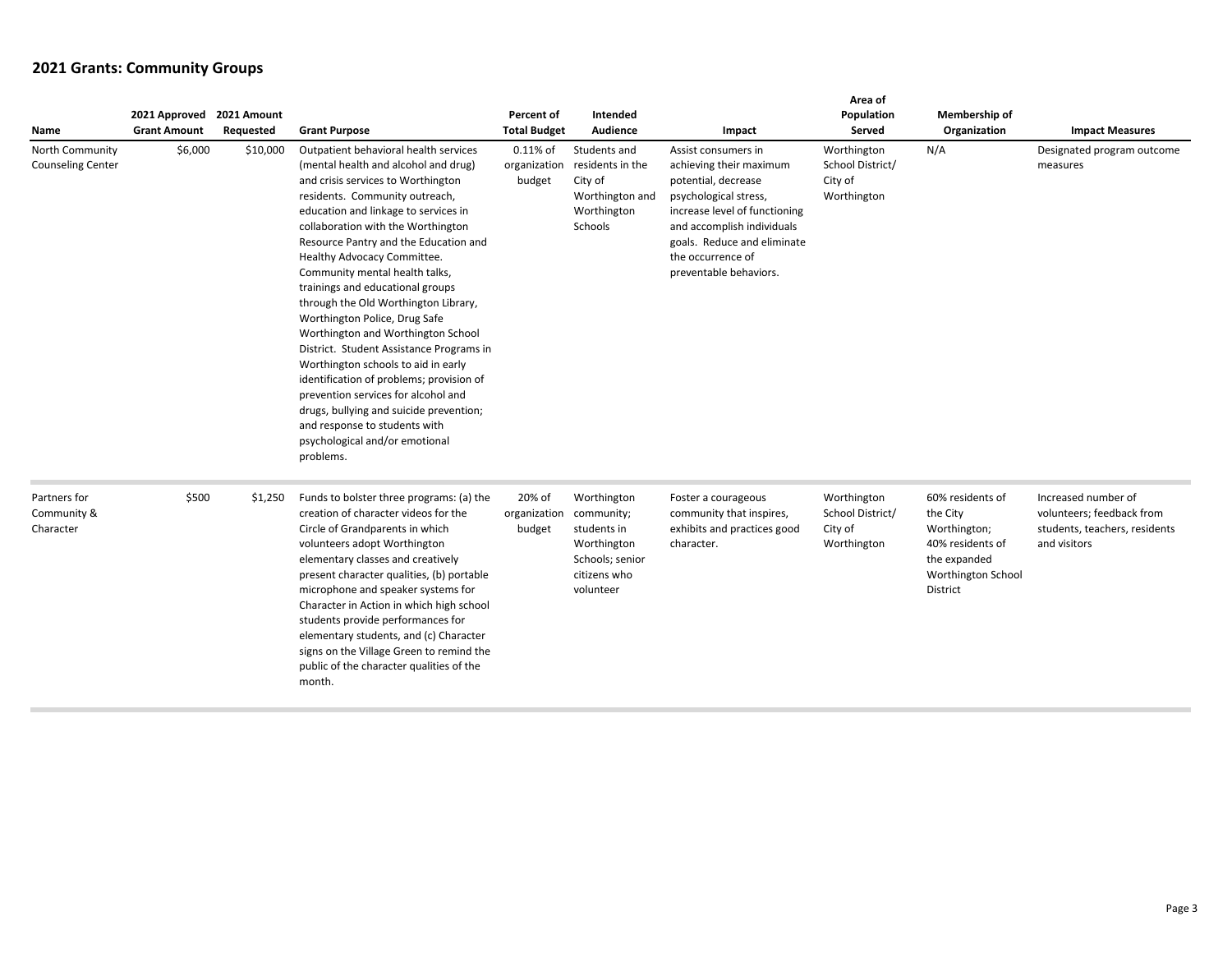| Name                                   | 2021 Approved 2021 Amount<br><b>Grant Amount</b> | Requested | <b>Grant Purpose</b>                                                                                                                                                                                                                                                                                                                                       | Percent of<br><b>Total Budget</b>                                                        | Intended<br>Audience                                              | Impact                                                                                                                                                                                                                                                                                                                                                                                                             | Area of<br>Population<br>Served                                                                                                                                                                                                         | Membership of<br>Organization                                                      | <b>Impact Measures</b>                                                                                                                                                |
|----------------------------------------|--------------------------------------------------|-----------|------------------------------------------------------------------------------------------------------------------------------------------------------------------------------------------------------------------------------------------------------------------------------------------------------------------------------------------------------------|------------------------------------------------------------------------------------------|-------------------------------------------------------------------|--------------------------------------------------------------------------------------------------------------------------------------------------------------------------------------------------------------------------------------------------------------------------------------------------------------------------------------------------------------------------------------------------------------------|-----------------------------------------------------------------------------------------------------------------------------------------------------------------------------------------------------------------------------------------|------------------------------------------------------------------------------------|-----------------------------------------------------------------------------------------------------------------------------------------------------------------------|
| Syntero                                | \$6,000                                          | \$7,500   | Social service personnel costs, program<br>supplies and postage for outreach<br>purposes and support group flyers. A<br>smaller part of the service is for support<br>groups at the Griswold Center and<br>occasional community<br>educational/prevention seminars.                                                                                        | 1.9% of<br>organization<br>budget                                                        | City of<br>Worthington<br>seniors                                 | One-on-one home visits with<br>older adults in the City of<br>Worthington to prepare<br>individualized service plans.<br>Follow up services may<br>include mental health<br>support, assistance with<br>locating home personal care,<br>linkage to meals on wheels,<br>coordination with healthcare<br>providers, transportation,<br>help with resources and<br>benefits, housing options,<br>counseling and more. | Clients in several<br>northwest zip<br>codes including<br>the City of<br>Worthington and<br>residents of the<br>Worthington<br>School District.<br>Worthington<br>residents<br>represent 12% of<br>total intensive<br>outreach clients. | N/A                                                                                | At the conclusion of services,<br>an "objectives attainment<br>score" is determined based on<br>whether goals were fully or<br>partially achieved or not<br>achieved. |
| Worthington<br>Interfaith<br>Neighbors | \$250                                            | \$575     | Request to purchase 36 copies of the<br>book First Generation: 36 Trailblazing<br>Immigrants and Refugees Who Make<br>America Great for use in third grade<br>classrooms in the Worthington School<br>District to extend conversations initiated<br>by the Peace Ambassadors'<br>presentations                                                             | Covers full<br>cost to<br>purchase<br>books for the the School<br>2020-21<br>school year | Residents of the<br>City of<br>Worthington and<br><b>District</b> | Desire is for young children<br>to understand the important<br>of treating all people with<br>respect, even when their<br>faith or culture differs from<br>one's own. Want students<br>to become aware of the<br>choices they have in<br>responding to and<br>celebrating differences.                                                                                                                             | 100% of third<br>grade students in<br>the Worthington<br><b>School District</b>                                                                                                                                                         | N/A                                                                                | Will survey teachers about the<br>impact of the program                                                                                                               |
| Worthington-<br>Linworth Kiwanis       | \$2,500                                          | \$2,500   | Stock Kiwanis Closets for local middle<br>schools so that children will have access<br>to emergency clothes when they have a<br>need due to an accident, lack of<br>adequate attire, or do not have means<br>to purchase essentials. Funding also<br>used to serve exiting closets in 7 existing<br>Worthington Elementary Schools and 3<br>Middle Schools | 50% of the<br>program<br>budget                                                          | Worthington<br>elementary and<br>middle school<br>students        | Help children feel more<br>secure and safe in the<br>knowledge that warm and<br>dry clothing is available<br>when they have a need due<br>to an emergency or accident;<br>reduce socioeconomic stress<br>and increase ability to learn.                                                                                                                                                                            | Children, and their<br>parents, who<br>attend elementary<br>and middle<br>schools in the<br>Worthington<br>School District.                                                                                                             | 17% live in 43085<br>and an additional<br>22% live in 43235<br>zip code            | Determined by the need to<br>restock closets                                                                                                                          |
| Worthington<br><b>Special Olympics</b> | \$1,000                                          | \$1,000   | Provide athletic training and competition 51% of budget Individuals with<br>as well as social opportunities for<br>individuals with intellectual disabilities.<br>Grant will help defray the costs of the<br>two largest and most expensive sports -<br>bowling and basketball.                                                                            | basketball                                                                               | for bowling & developmental<br>disabilities                       | Continue to provide athletic<br>and social support for<br>athletes and families and to<br>expand reach to new<br>athletes. Additionally, they<br>hope to foster community<br>acceptance and inclusion.                                                                                                                                                                                                             | 37% live within<br>City of<br>Worthington, 48%<br>reside in School<br>District                                                                                                                                                          | 37% live within City<br>of Worthington,<br>48% reside in<br><b>School District</b> | Increased participation                                                                                                                                               |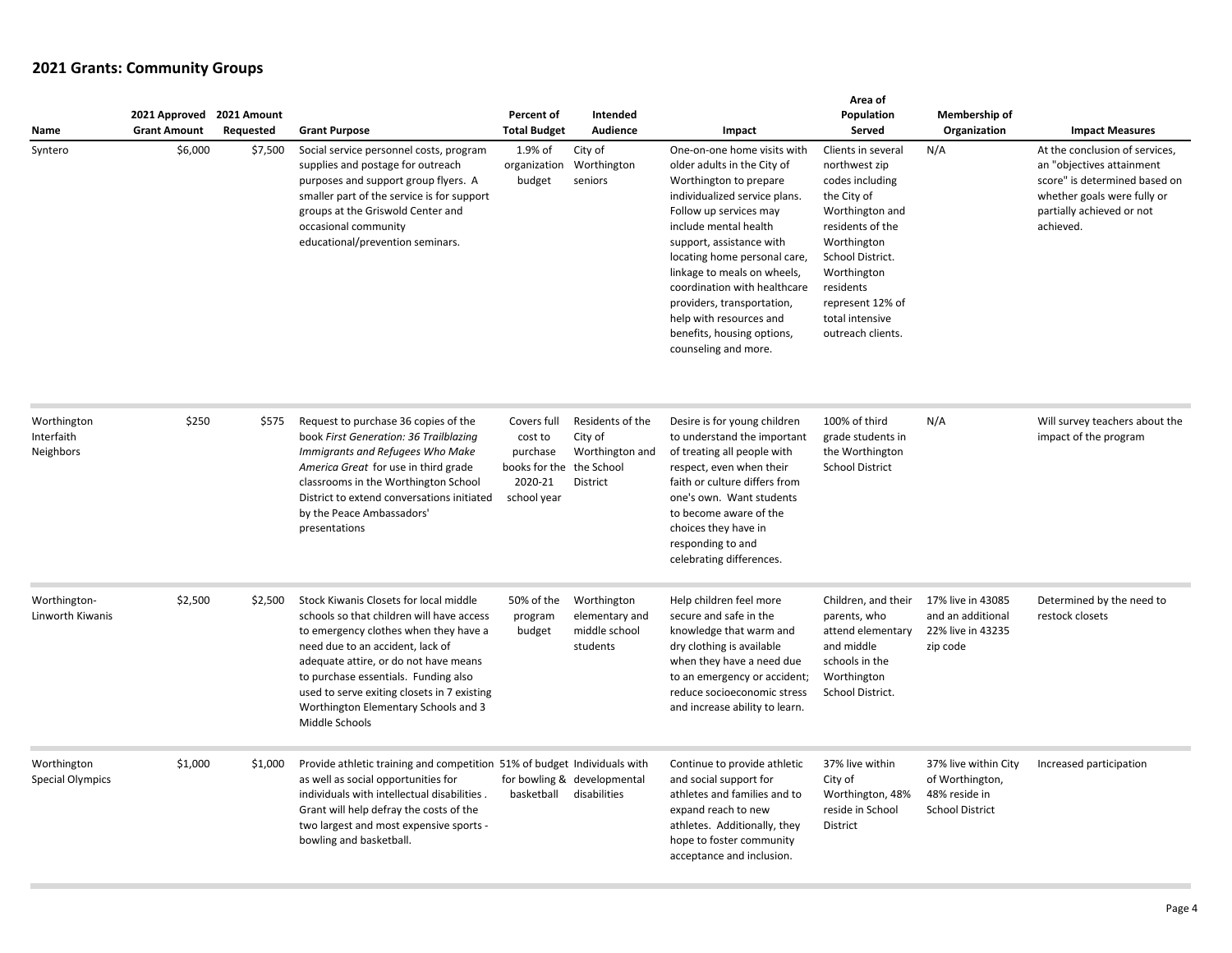| Name                                  | 2021 Approved 2021 Amount<br><b>Grant Amount</b> | Requested | <b>Grant Purpose</b>                                                                                                                                                                                                                                                                                 | Percent of<br><b>Total Budget</b>            | Intended<br>Audience                                                         | Impact                                                                                                                                                                                                                                                                                                                                                                                                | Area of<br>Population<br>Served                                                                                                                 | Membership of<br>Organization | <b>Impact Measures</b>   |
|---------------------------------------|--------------------------------------------------|-----------|------------------------------------------------------------------------------------------------------------------------------------------------------------------------------------------------------------------------------------------------------------------------------------------------------|----------------------------------------------|------------------------------------------------------------------------------|-------------------------------------------------------------------------------------------------------------------------------------------------------------------------------------------------------------------------------------------------------------------------------------------------------------------------------------------------------------------------------------------------------|-------------------------------------------------------------------------------------------------------------------------------------------------|-------------------------------|--------------------------|
| Worthington<br><b>Resource Pantry</b> | \$4,000                                          | \$4,000   | Support for the Teen Market at Thomas<br>Worthington High School intended to<br>address the growing problem of teen<br>hunger and general operating expenses<br>in support of meals for residents of the<br>City of Worthington who are living at<br>less than 200% of Federal Poverty<br>Guidelines | $0.24%$ of<br>organization City of<br>budget | Residents of the<br>Worthington<br>eligible to be<br>served by the<br>pantry | Provide nutritious meals,<br>including fresh produce and<br>other wholesome foods, for<br>neighbors experiencing food<br>insecurity. Through the<br>Teen Market, provide fresh,<br>healthy snacks to fill the gap<br>between other services<br>students may be receiving<br>such as free and reduced<br>lunch for overall goal of<br>positively impacting low<br>grades and risky decision<br>making. | City of<br>Worthington<br>(Organization<br>serves broader<br>area, but grant<br>funds would be<br>used for City of<br>Worthington<br>residents) | N/A                           | Number of meals provided |

| TOTAL          | \$37,500 | \$48,218 |
|----------------|----------|----------|
|                |          |          |
| <b>FUNDING</b> |          | \$37,500 |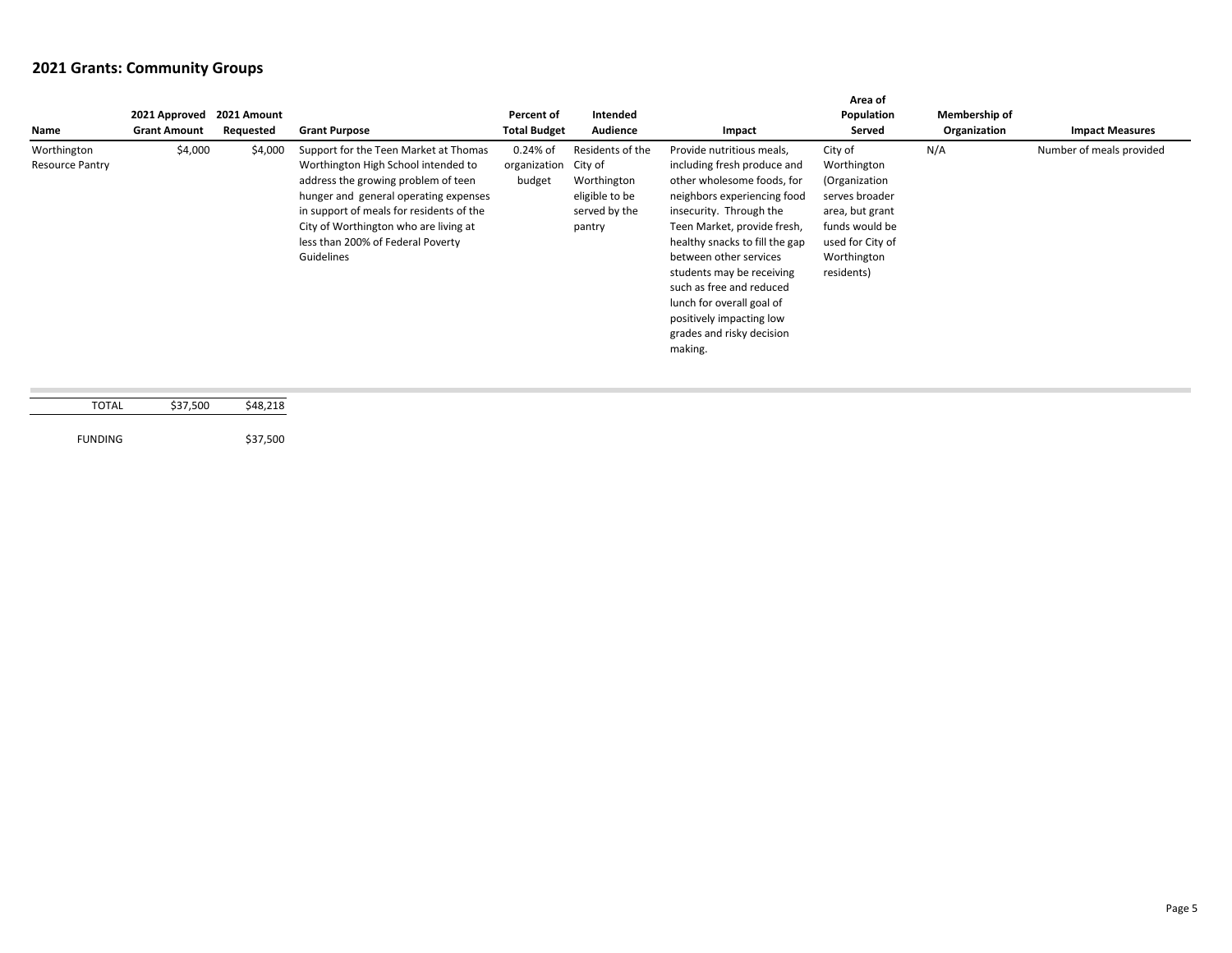# Department of Finance December 2021 Financial Report





**FINANCE**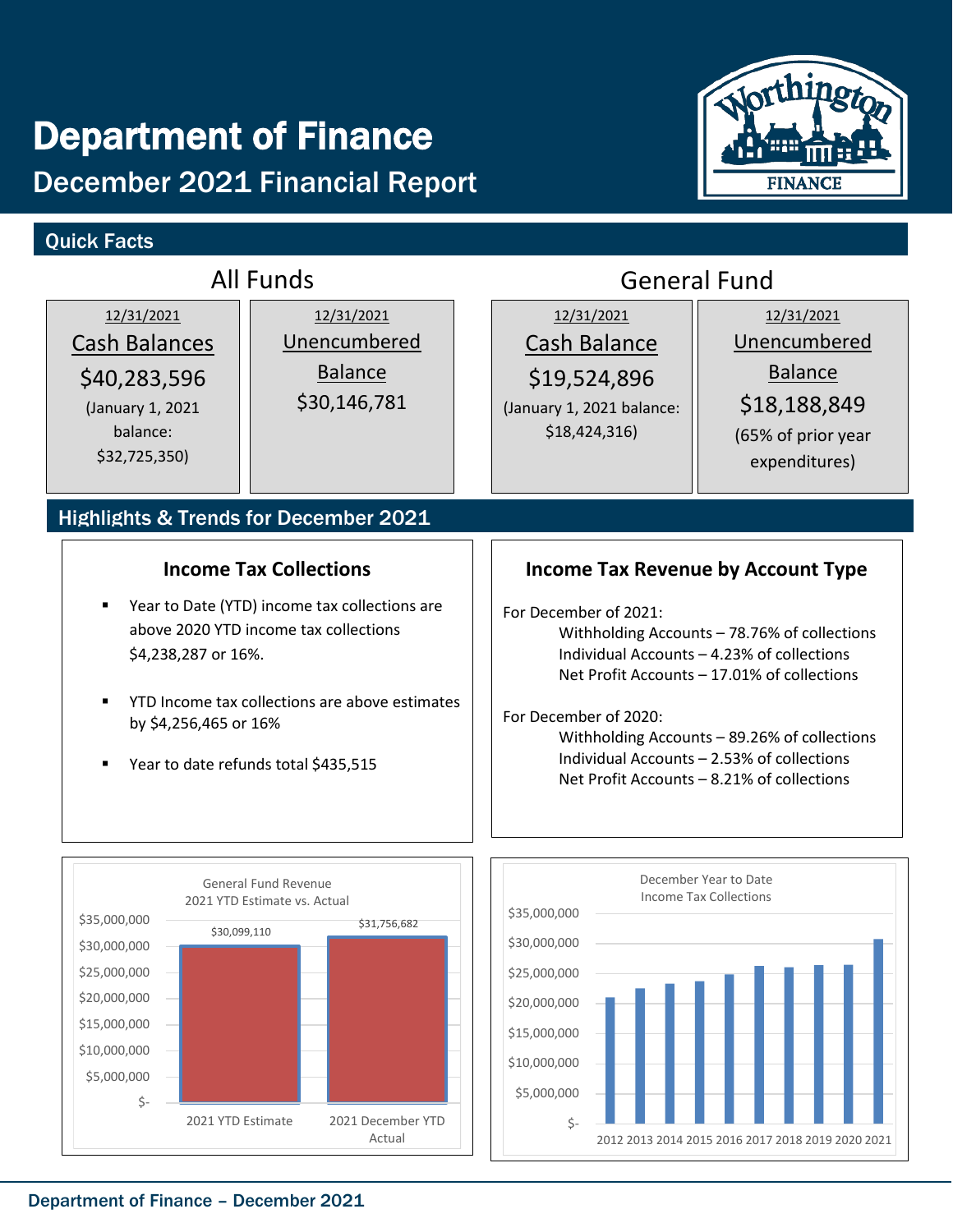

## Highlights & Trends for December 2021 (continued)



### Notable Initiatives & Activities

- Additional General Fund Appropriations effective as of December 31, 2021
	- o Ordinance 01-2021 \$85,260 SwimInc
	- o Ordinance 07-2021 \$285,000 Transfer to CIP for Huntley Bowl
	- o Ordinance 13-2021 \$5,000 County Auditor Fees
	- o Ordinance 14-2021 \$165,000 IAFF Ratification
	- o Ordinance 26-2020 \$80,000 Body Worn Cameras
	- o Ordinance 18-2021 \$800,000 High North Site Improvements (repaid from TIF)
	- o Ordinance 30-2021 \$150,000 CIC Contribution East Wilson Bridge Rd.
	- o Ordinance 48-2021 \$135,000 Retirements & Parks Maintenance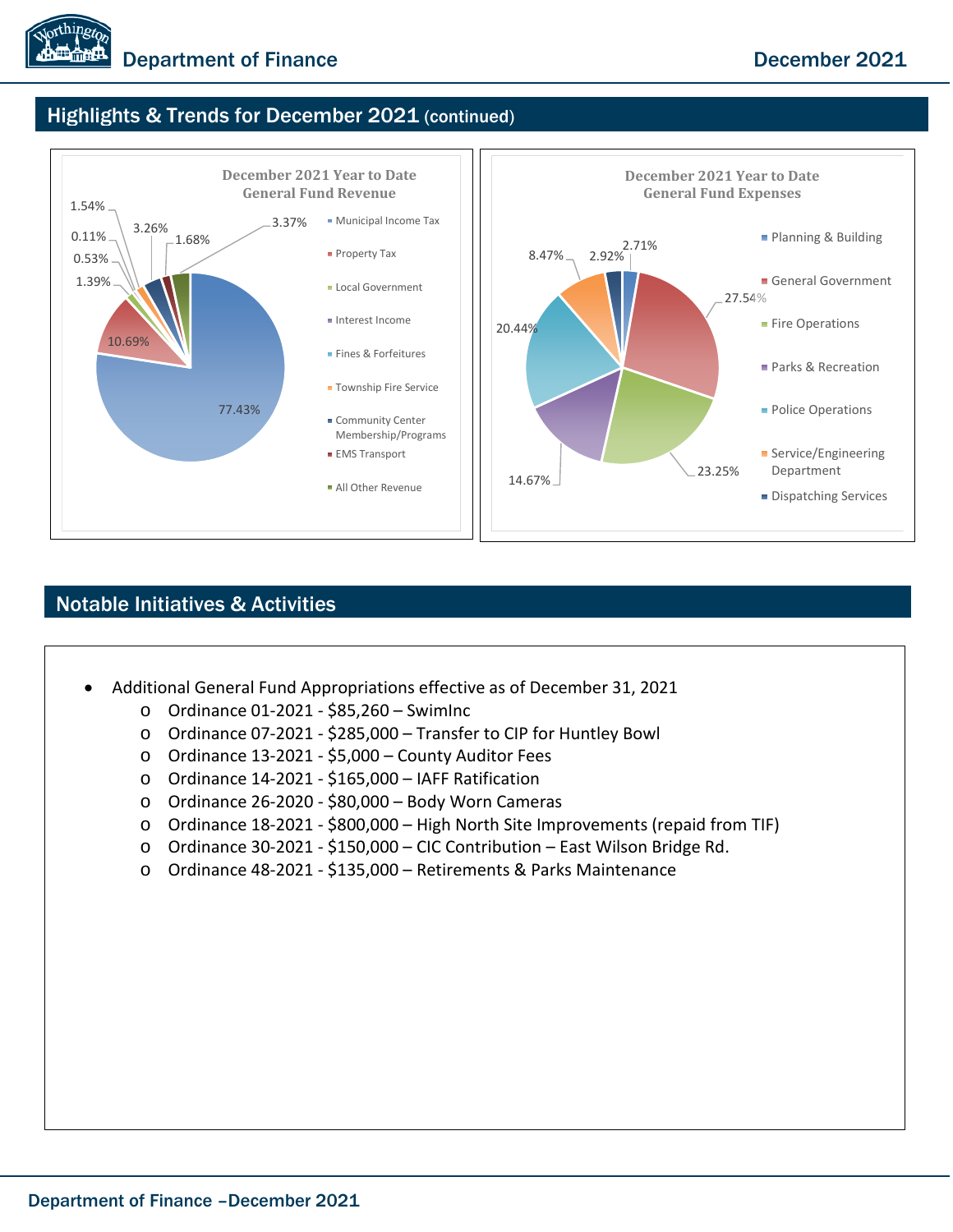

# Financial Tracking



![](_page_17_Figure_5.jpeg)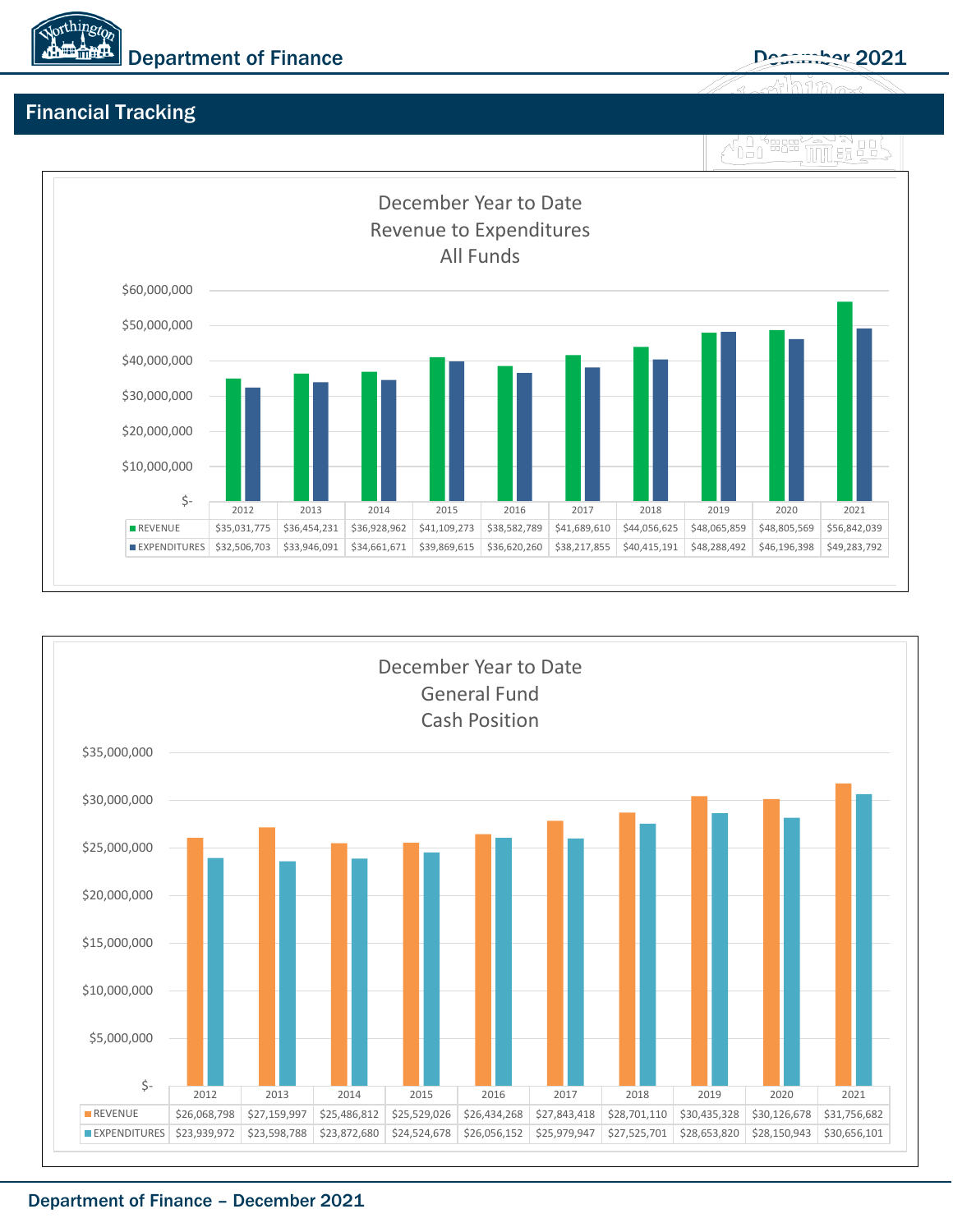![](_page_18_Picture_0.jpeg)

![](_page_18_Picture_1.jpeg)

|                                                                                                                                            | December 2021<br><b>Cash Reconciliation</b>                                 |                 | FINANCE         |
|--------------------------------------------------------------------------------------------------------------------------------------------|-----------------------------------------------------------------------------|-----------------|-----------------|
| <b>Total Fund Balances:</b>                                                                                                                |                                                                             |                 | \$40,283,595.89 |
| <b>Depository Balances:</b>                                                                                                                |                                                                             |                 |                 |
| <b>General Account:</b>                                                                                                                    | \$15,680,684.83                                                             |                 |                 |
| <b>Total Bank Balances:</b>                                                                                                                |                                                                             | \$15,680,684.83 |                 |
| <b>Investment Accounts:</b><br><b>Certificates of Deposit:</b><br>Star Ohio/Star Plus<br>Fifth Third MMKT/CDs<br><b>CF Bank</b><br>FC Bank | \$10,759,808.72<br>5,465,432.31<br>7,882,950.03<br>245,000.00<br>248,000.00 |                 |                 |
| <b>Total Investment Accounts:</b>                                                                                                          |                                                                             | \$24,601,191.06 |                 |
| Petty Cash/Change Fund:                                                                                                                    |                                                                             | 1,720           |                 |
| Total Treasury Balance as of December 31, 2021                                                                                             |                                                                             |                 | \$40,283,595.89 |
| Total Interest Earnings as of December 31, 2021                                                                                            |                                                                             |                 | \$154,493       |
| <b>Average CD Interest Earnings</b>                                                                                                        |                                                                             |                 | 1.08%           |

#### **Debt Statement**

| <b>Issuance</b> | <b>Purpose</b>                      | <b>Maturity</b> | Rate  | <b>Principal Balance</b> |
|-----------------|-------------------------------------|-----------------|-------|--------------------------|
| 2017            | 2017 Various Purpose Bonds          | December 2032   | 2.21% | 3,060,000                |
| 2008            | OPWC 0% Loan - ADA Ramps            | December 2028   | 0%    | 46,860.30                |
| 2015            | OPWC 0% Loan - Kenyonbrook          | December 2045   | 0%    | 469,825.56               |
| 2021            | 2021 Various Purpose Bonds          | December 2041   | 1.65% | \$9,985,000.00           |
|                 | <b>Total Principal Debt Balance</b> |                 |       | \$13,561,685.86          |
|                 |                                     |                 |       |                          |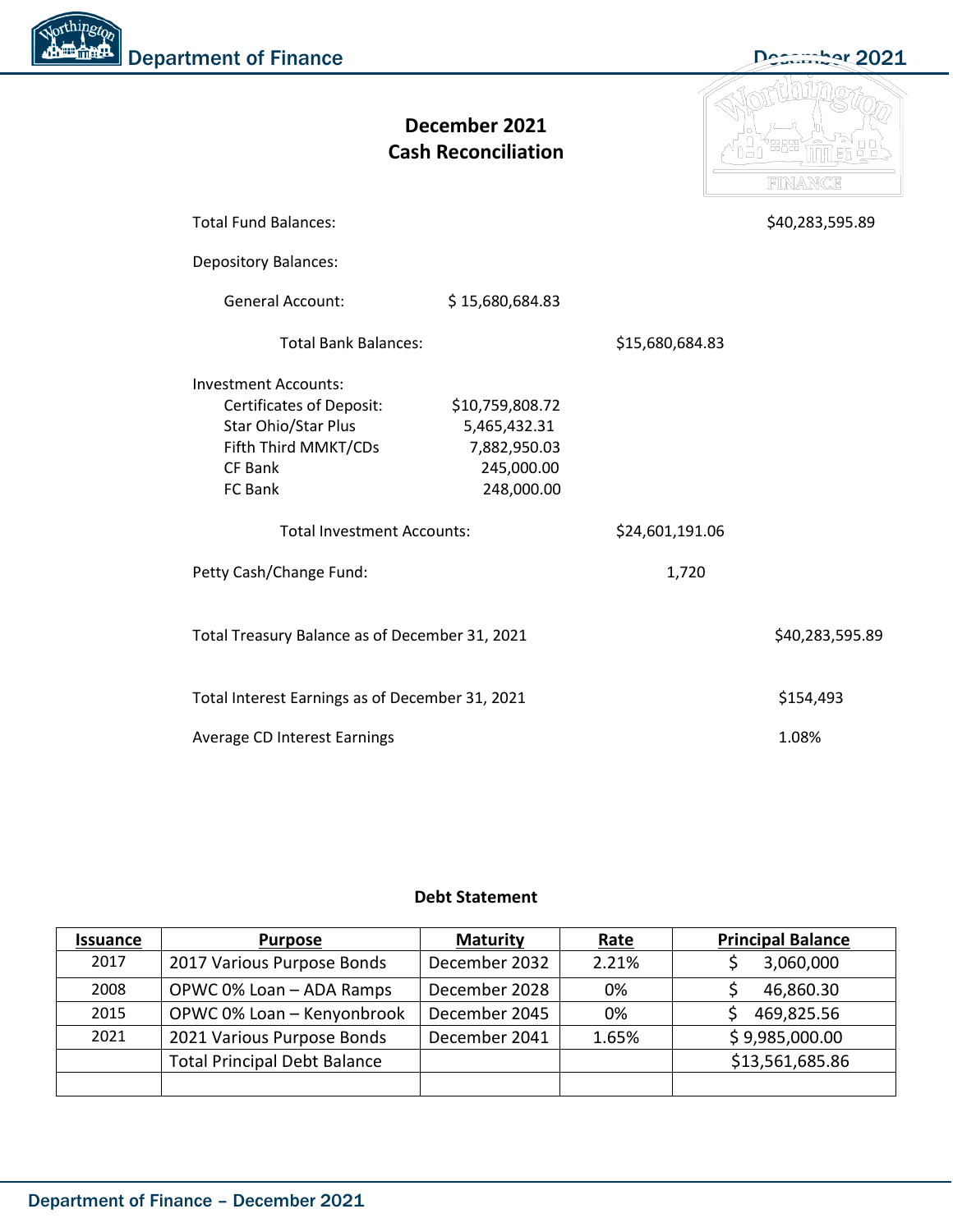# **City of Worthington Fund Summary Report as of December 31, 2021**

![](_page_19_Picture_3.jpeg)

#### **1/1/2021 Beginning Balance Year to Date Actual Revenue Year to Date Actual Expenses 12/31/2021 Encumbrances Unencumbered Balance** 101 General Fund \$ 18,424,316 \$ 31,756,682 \$ 30,656,102 \$ 19,524,896 \$ 1,336,047 \$ 18,188,849 202 Street M&R 255,884 933,338 914,066 275,156 13,937 \$ 261,219 203 State Highway 60,789 100,676 82,582 78,883 56 \$ 78,827 204 Water 94,399 118,215 119,875 92,739 1,829 \$ 90,910 205 Sewer 70,090 74,177 82,848 61,418 13,022 \$ 48,396 210 Convention & Visitor's Bureau F 52,737 7,609 56,650 3,696 1,850 \$ 1,846 211 27th Pay Fund 300,000 - 300,000 - - \$ - 212 Police Pension 378,547 981,687 639,402 720,833 - \$ 720,833 214 Law Enforcement Trust 72,414 88 55,000 17,503 - \$ 17,503 215 Municipal MV License Tax  $78,001$   $124,674$   $150,000$   $52,675$   $\cdot$  \$ 52,675 216 Enforcement/Education 52,351 698 698 53,049 53,049 53,049 217 Community Technology **5** - **1999** - 1999 - 1999 - 1999 - 1999 - 1999 - 1999 - 1999 - 1999 - 1999 - 1999 - 1999 - 1999 - 1999 - 1999 - 1999 - 1999 - 1999 - 1999 - 1999 - 1999 - 1999 - 1999 - 1999 - 1999 - 1999 - 1999 - 218 Court Clerk Computer 207,084 2,532 12,094 197,522 492 \$ 197,030 219 Economic Development 378,201 602,207 565,948 414,460 115,156 \$ 299,304 220 FEMA Grant - - - - - \$ - 221 Law Enf CED 18,030 18,030 \$ 18,030 222 Cornoavirus Relief Fund 16,307 16,307 - 16,307 16,307 - - \$ 223 Coronavirus ARPA Recovery Fun - 769,501 - 769,501 - \$ 769,501 224 Parks & Rec Revolving - - - - - \$ - 229 Special Parks 56,499 56,499 - 49,015 - 12,632 - 92,882 - 6,088 \$ 86,794 230 Sharon Twp JEDD **1,526** - 1,526 - 1,526 5 1,526 253 2003 Bicentennial 75,059 323 - 75,382 - \$ 75,382 306 Trunk Sewer 375,149 - - 375,149 - \$ 375,149 308 Capital Improvements 8,940,878 11,457,946 7,843,712 12,555,112 6,880,764 \$ 5,674,349 313 County Permissive Tax - - - - - \$ - 409 General Bond Retirement 1,206,301 8,033,643 7,197,865 2,042,079 - \$ 2,042,079 410 Special Assessment Bond 278,448 - 278,448 - 278,448 - 278,448 - 278,448 825 Accrued Acreage Benefit 53,730 36,605 48,707 41,628 4,616 \$ 37,012 830 OBBS 1,894 4,495 4,485 1,904 /01 \$ 1,202 835 Unclaimed Funds - 63,822 - 63,822 - 63,822 - 63,822 - 53,822 - 53,822 - 53,822 - 53,822 - 53,822 - 53,822 - 53,822 - 53,822 - 53,822 - 53,822 - 53,822 - 53,822 - 53,822 - 53,822 - 53,822 - 53,822 - 53,822 - 53,822 - 53 838 Petty Cash 1,590 130 - 1,720 - \$ 1,720 910 Worthington Sta TIF 37,541 37,541 - 37,541 37,541 - 37,541 920 Worthington Place (The Heights 687,924 999,716 34,092 1,653,548 1,553,459 \$ 100,090 930 933 High St. MPI TIF Fund 131,710 9,314 105 140,919 34,000 \$ 106,919 935 Downtown Worthington MPI TIF 286,935 383,988 293,653 377,270 120,797 \$ 256,473 940 Worthington Square TIF  $55,926$   $32,571$   $367$   $88,129$   $54,000$  \$  $34,129$ 945 W Dublin Granville Rd. MPI TIF 70,608 121,829 58,722 133,716 - \$ 133,716 950 350 W. Wilson Bridge 6,008 99,028 85,117 19,919 - \$ 19,919 955 800 Proprietors Road TIF And According the control of the 43,026 20,485 22,541 - \$ 22,541 999 PACE Fund - 32,977 32,977 - - \$ - **Total All Funds \$ 32,725,350 \$ 56,842,039 \$ 49,283,792 \$ 40,283,596 \$ 10,136,815 \$ 30,146,781 FUND**